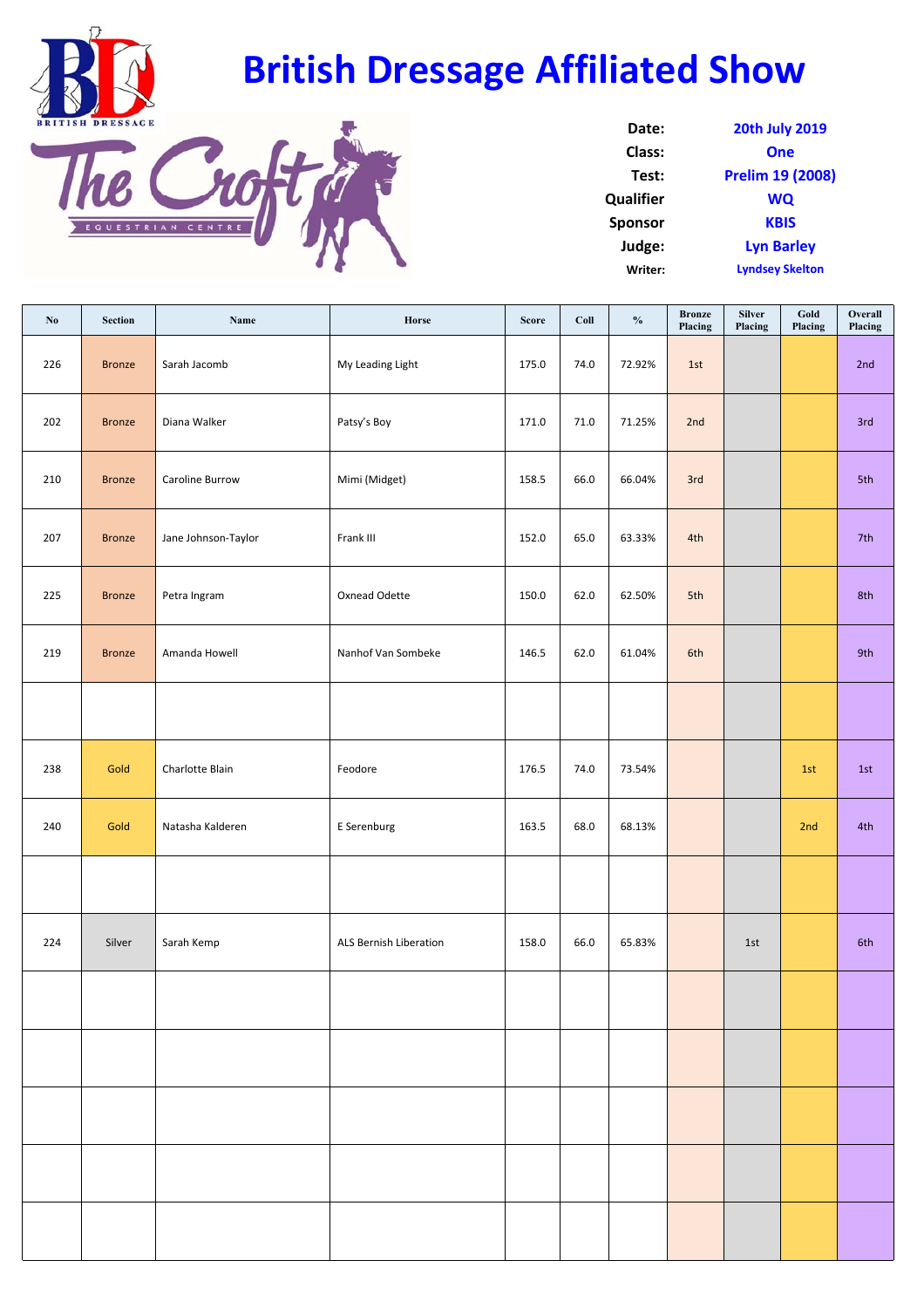



| Date:            | <b>20th July 2019</b>  |
|------------------|------------------------|
| Class:           | <b>Two</b>             |
| Test:            | Prelim FSM (2016)      |
| <b>Qualifier</b> | <b>WQ</b>              |
| <b>Sponsor</b>   |                        |
| Judge:           | <b>Lyn Barley</b>      |
| Writer:          | <b>Lyndsey Skelton</b> |

| $\mathbf{N}\mathbf{0}$ | ${\bf Section}$ | $\mathbf{Name}$  | ${\bf Horse}$    | ${\bf Score}$ | $_{\rm{Coll}}$ | $\mathbf{0}_{\mathbf{0}}^{\prime}$ | $\begin{array}{ll} \textbf{Bronze} \end{array}$<br>Placing | Silver<br>Placing | $_{\rm Gold}$<br>Placing | ${\bf Overall}$<br>Placing |
|------------------------|-----------------|------------------|------------------|---------------|----------------|------------------------------------|------------------------------------------------------------|-------------------|--------------------------|----------------------------|
| 240                    | Gold            | Natasha Kalderen | E Serenburg      | 120.0         | 61.0           | 66.67%                             |                                                            |                   | 1st                      | 2nd                        |
|                        |                 |                  |                  |               |                |                                    |                                                            |                   |                          |                            |
| 226                    | Silver          | Sarah Jacomb     | My Leading Light | 129.0         | 65.5           | 71.67%                             |                                                            | $1st\,$           |                          | $1st$                      |
|                        |                 |                  |                  |               |                |                                    |                                                            |                   |                          |                            |
|                        |                 |                  |                  |               |                |                                    |                                                            |                   |                          |                            |
|                        |                 |                  |                  |               |                |                                    |                                                            |                   |                          |                            |
|                        |                 |                  |                  |               |                |                                    |                                                            |                   |                          |                            |
|                        |                 |                  |                  |               |                |                                    |                                                            |                   |                          |                            |
|                        |                 |                  |                  |               |                |                                    |                                                            |                   |                          |                            |
|                        |                 |                  |                  |               |                |                                    |                                                            |                   |                          |                            |
|                        |                 |                  |                  |               |                |                                    |                                                            |                   |                          |                            |
|                        |                 |                  |                  |               |                |                                    |                                                            |                   |                          |                            |
|                        |                 |                  |                  |               |                |                                    |                                                            |                   |                          |                            |
|                        |                 |                  |                  |               |                |                                    |                                                            |                   |                          |                            |
|                        |                 |                  |                  |               |                |                                    |                                                            |                   |                          |                            |
|                        |                 |                  |                  |               |                |                                    |                                                            |                   |                          |                            |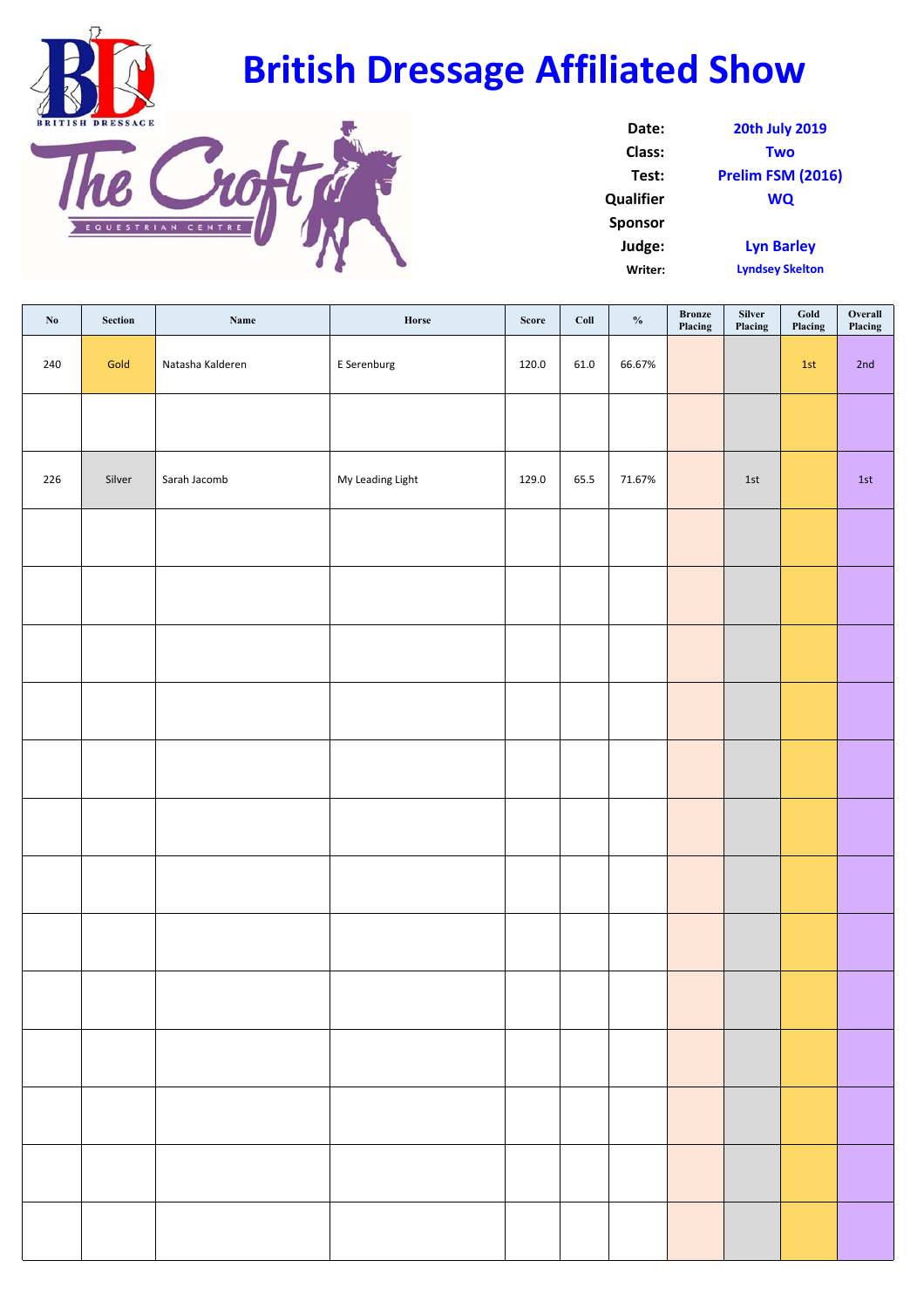



| Date:            | <b>20th July 2019</b>   |
|------------------|-------------------------|
| Class:           | <b>Three</b>            |
| Test:            | <b>Novice 39 (2010)</b> |
| <b>Qualifier</b> | WQ                      |
| <b>Sponsor</b>   | <b>Prestige Italia</b>  |
| Judge:           | <b>Jenny Gillet</b>     |
| Writer:          | <b>Sue Rowland</b>      |

| No  | Section       | Name              | Horse                        | <b>Score</b> | Coll | $\frac{0}{0}$ | <b>Bronze</b><br>Placing | Silver<br>Placing | $\mathbf{Gold}\xspace$<br>Placing | Overall<br>Placing |
|-----|---------------|-------------------|------------------------------|--------------|------|---------------|--------------------------|-------------------|-----------------------------------|--------------------|
| 227 | <b>Bronze</b> | Charlotte Stevens | Midnight Feast               | 165.5        | 38.0 | 63.65%        | 1st                      |                   |                                   | 5th                |
| 220 | <b>Bronze</b> | Annett Lattanzio  | <b>NPS Glasgow</b>           | 155.0        | 35.5 | 59.62%        | 2nd                      |                   |                                   | 8th                |
|     |               |                   |                              |              |      |               |                          |                   |                                   |                    |
| 218 | Gold          | Sally Green       | Keystone Deluxe              | 164.5        | 37.0 | 63.27%        |                          |                   | 1st                               | 6th                |
|     |               |                   |                              |              |      |               |                          |                   |                                   |                    |
| 213 | Silver        | Laura Baynes      | Balvenie                     | 175.5        | 40.5 | 67.50%        |                          | 1st               |                                   | 1st                |
| 230 | Silver        | Claire Shoesmith  | Bright One VH Dejkeinde      | 173.5        | 38.0 | 66.73%        |                          | 2nd               |                                   | 2nd                |
| 238 | Silver        | Charlotte Blain   | Feodore                      | 172.5        | 39.5 | 66.35%        |                          | 3rd               |                                   | 3rd                |
| 205 | Silver        | Suzy Fabian       | AtlantalV                    | 170.0        | 40.0 | 65.38%        |                          | 4th               |                                   | 4th                |
| 236 | Silver        | Nina Ceruti       | Bach van der Pannenberghoeve | 158.0        | 36.0 | 60.77%        |                          | 5th               |                                   | 7th                |
|     |               |                   |                              |              |      |               |                          |                   |                                   |                    |
|     |               |                   |                              |              |      |               |                          |                   |                                   |                    |
|     |               |                   |                              |              |      |               |                          |                   |                                   |                    |
|     |               |                   |                              |              |      |               |                          |                   |                                   |                    |
|     |               |                   |                              |              |      |               |                          |                   |                                   |                    |
|     |               |                   |                              |              |      |               |                          |                   |                                   |                    |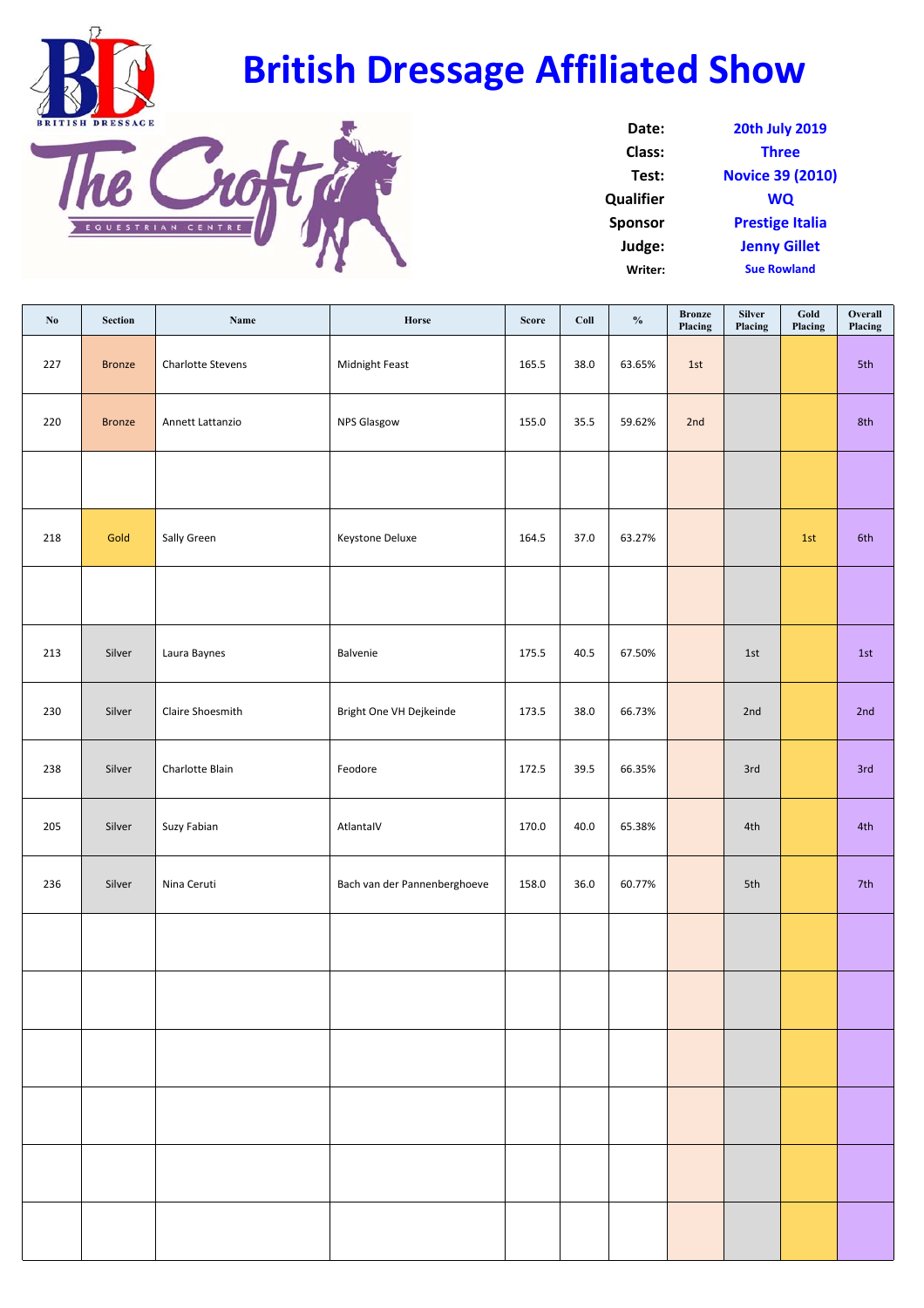



| Date:            | <b>20th July 2019</b>    |
|------------------|--------------------------|
| Class:           | Four                     |
| Test:            | <b>Novice FSM (2019)</b> |
| <b>Qualifier</b> | <b>WQ</b>                |
| <b>Sponsor</b>   | <b>Baileys</b>           |
| Judge:           | <b>Jenny Gillet</b>      |
| Writer:          | <b>Sue Rowland</b>       |
|                  |                          |

| No  | ${\bf Section}$ | Name              | ${\bf Horse}$                | Score | $_{\rm{Coll}}$ | $_{\rm 9/_{\rm 0}}$ | Bronze<br>Placing | <b>Silver</b><br>Placing | $_{\text{Gold}}$<br>Placing | Overall<br>Placing |
|-----|-----------------|-------------------|------------------------------|-------|----------------|---------------------|-------------------|--------------------------|-----------------------------|--------------------|
| 216 | Gold            | Sally Green       | Keystone Deluxe              | 122.5 | 64.0           | 68.06%              |                   |                          | 1st                         | 3rd                |
|     |                 |                   |                              |       |                |                     |                   |                          |                             |                    |
| 205 | Silver          | Suzy Fabian       | AtlantaIV                    | 128.5 | 65.5           | 71.39%              |                   | $1st$                    |                             | $1st$              |
| 212 | Silver          | Angeline Chandler | <b>Bailey XXIII</b>          | 127.0 | 65.0           | 70.56%              |                   | 2nd                      |                             | 2nd                |
| 232 | Silver          | Lyn Barley        | <b>Taiforgan Sir Monty</b>   | 117.0 | 60.5           | 65.00%              |                   | 3rd                      |                             | 4th                |
| 236 | Silver          | Nina Ceruti       | Bach van der Pannenberghoeve | 117.0 | 60.0           | 65.00%              |                   | $4th =$                  |                             | $5th =$            |
| 234 | Silver          | Elizabeth Rushton | Kaiserkrist                  | 117.0 | 60.0           | 65.00%              |                   | $4th =$                  |                             | $5th =$            |
|     |                 |                   |                              |       |                |                     |                   |                          |                             |                    |
|     |                 |                   |                              |       |                |                     |                   |                          |                             |                    |
|     |                 |                   |                              |       |                |                     |                   |                          |                             |                    |
|     |                 |                   |                              |       |                |                     |                   |                          |                             |                    |
|     |                 |                   |                              |       |                |                     |                   |                          |                             |                    |
|     |                 |                   |                              |       |                |                     |                   |                          |                             |                    |
|     |                 |                   |                              |       |                |                     |                   |                          |                             |                    |
|     |                 |                   |                              |       |                |                     |                   |                          |                             |                    |
|     |                 |                   |                              |       |                |                     |                   |                          |                             |                    |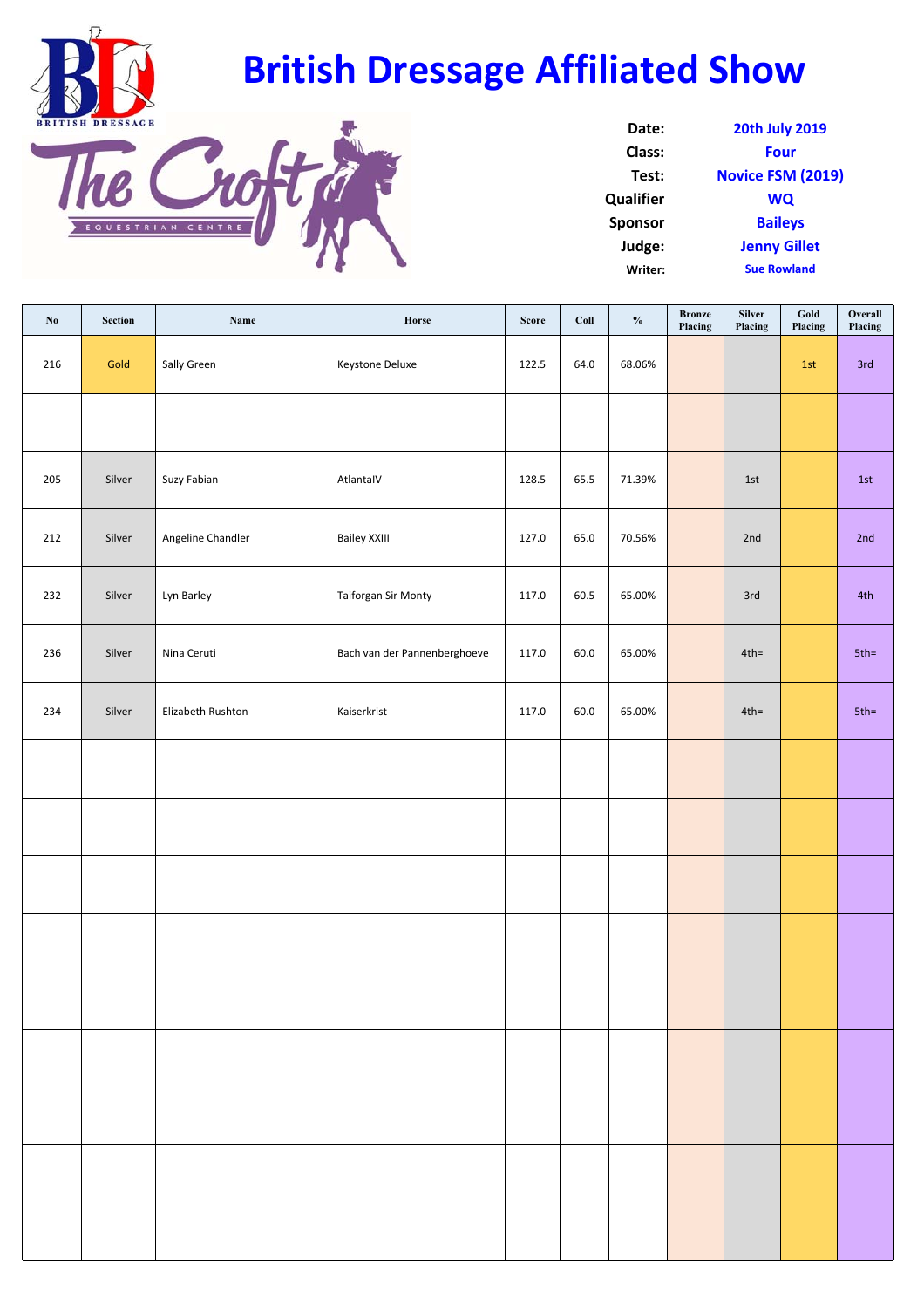



| Date:            | <b>20th July 2019</b>   |
|------------------|-------------------------|
| Class:           | <b>Five</b>             |
| Test:            | Elementary 53 (2007)    |
| <b>Qualifier</b> | <b>WQ</b>               |
| <b>Sponsor</b>   | <b>Equi-Trek</b>        |
| Judge:           | <b>Alison Duck</b>      |
| Writer:          | <b>Claire Shoesmith</b> |

| No  | Section       | Name                 | Horse               | <b>Score</b> | Coll     | $\mathbf{0}_{\mathbf{0}}^{\prime}$ | <b>Bronze</b><br>Placing | <b>Silver</b><br>Placing | $\mathbf{Gold}\xspace$<br>Placing | Overall<br>Placing |
|-----|---------------|----------------------|---------------------|--------------|----------|------------------------------------|--------------------------|--------------------------|-----------------------------------|--------------------|
| 203 | <b>Bronze</b> | Julie Middleton-Reid | Lady Jessicka       | 235.0        | 56.0     | 69.12%                             | 1st                      |                          |                                   | 1st                |
| 217 | <b>Bronze</b> | Kirsty Skerton       | Keystone Rhia       | 228.5        | 54.0     | 67.21%                             | 2nd                      |                          |                                   | 3rd                |
| 235 | <b>Bronze</b> | Melissa Howett       | Penstrumbly Alwynne | 213.5        | $51.0\,$ | 62.79%                             | 3rd                      |                          |                                   | 5th                |
| 208 | <b>Bronze</b> | Krista Jones         | Quaikin Bellini     | 205.5        | $50.0$   | 60.44%                             | 4th                      |                          |                                   | 7th                |
| 200 | <b>Bronze</b> | Christine Porter     | Woody Woods         | 190.0        | 47.0     | 55.88%                             | 5th                      |                          |                                   | 8th                |
|     |               |                      |                     |              |          |                                    |                          |                          |                                   |                    |
| 222 | Gold          | Lauren Lewis         | Spirit              | 231.0        | 55.0     | 67.94%                             |                          |                          | 1st                               | 2nd                |
|     |               |                      |                     |              |          |                                    |                          |                          |                                   |                    |
| 223 | Silver        | Rob Davies           | Woodlander Firenze  | 220.5        | 52.0     | 64.85%                             |                          | 1st                      |                                   | 4th                |
| 231 | Silver        | Lauren Russell       | Fantastic Khan      | 209.5        | $50.0$   | 61.62%                             |                          | 2nd                      |                                   | 6th                |
| 237 | Silver        | Janine Guthrie       | <b>Miss Dotty</b>   | 180.0        | 43.0     | 52.94%                             |                          | 3rd                      |                                   | 9th                |
|     |               |                      |                     |              |          |                                    |                          |                          |                                   |                    |
|     |               |                      |                     |              |          |                                    |                          |                          |                                   |                    |
|     |               |                      |                     |              |          |                                    |                          |                          |                                   |                    |
|     |               |                      |                     |              |          |                                    |                          |                          |                                   |                    |
|     |               |                      |                     |              |          |                                    |                          |                          |                                   |                    |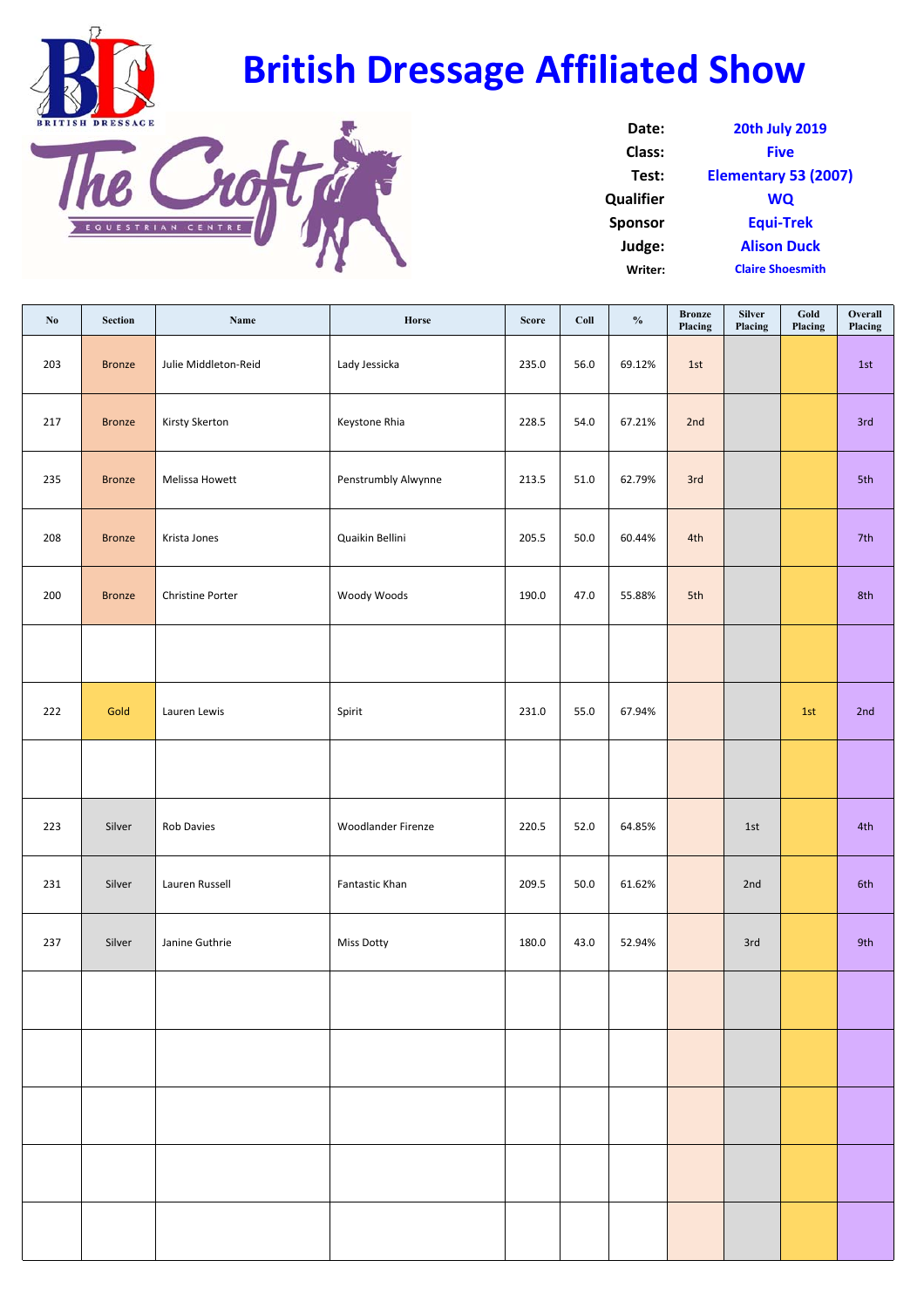



| Date:            | <b>20th July 2019</b>        |
|------------------|------------------------------|
| Class:           | <b>Six</b>                   |
| Test:            | <b>Elementary FSM (2019)</b> |
| <b>Qualifier</b> | <b>WQ</b>                    |
| <b>Sponsor</b>   | <b>Suregrow</b>              |
| Judge:           | <b>Alison Duck</b>           |
| Writer:          | <b>Claire Shoesmith</b>      |

| $\mathbf{N}\mathbf{0}$ | Section | Name                    | Horse               | <b>Score</b> | Coll | $\mathbf{0}_{\mathbf{0}}^{\prime}$ | <b>Bronze</b><br>Placing | Silver<br>Placing | $\mathbf{Gold}\xspace$<br>Placing | Overall<br>Placing |
|------------------------|---------|-------------------------|---------------------|--------------|------|------------------------------------|--------------------------|-------------------|-----------------------------------|--------------------|
| 233                    | Silver  | Caroline Frank          | Charo               | 176.5        | 89.5 | 67.88%                             |                          | 1st               |                                   | 1st                |
| 223                    | Silver  | Rob Davies              | Woodlander Firenze  | 174.5        | 88.0 | 67.12%                             |                          | 2nd               |                                   | 2nd                |
| 235                    | Silver  | Melissa Howett          | Penstrumbly Alwynne | 173.5        | 88.0 | 66.73%                             |                          | 3rd               |                                   | 3rd                |
| 231                    | Silver  | Lauren Russell          | Fantastic Khan      | 172.0        | 86.5 | 66.15%                             |                          | 4th               |                                   | 4th                |
| 204                    | Silver  | Claire Edwards          | Surprise Me         | 170.0        | 88.0 | 65.38%                             |                          | 5th               |                                   | 5th                |
| 200                    | Silver  | <b>Christine Porter</b> | Woody Woods         | 161.5        | 83.0 | 62.12%                             |                          | 6th               |                                   | 6th                |
| 237                    | Silver  | Janine Guthrie          | <b>Miss Dotty</b>   | 155.5        | 78.5 | 59.81%                             |                          | 7th               |                                   | 7th                |
| 221                    | Silver  | Frances Elms            | Russian Lad         | 149.5        | 77.0 | 57.50%                             |                          | 8th               |                                   | 8th                |
|                        |         |                         |                     |              |      |                                    |                          |                   |                                   |                    |
|                        |         |                         |                     |              |      |                                    |                          |                   |                                   |                    |
|                        |         |                         |                     |              |      |                                    |                          |                   |                                   |                    |
|                        |         |                         |                     |              |      |                                    |                          |                   |                                   |                    |
|                        |         |                         |                     |              |      |                                    |                          |                   |                                   |                    |
|                        |         |                         |                     |              |      |                                    |                          |                   |                                   |                    |
|                        |         |                         |                     |              |      |                                    |                          |                   |                                   |                    |
|                        |         |                         |                     |              |      |                                    |                          |                   |                                   |                    |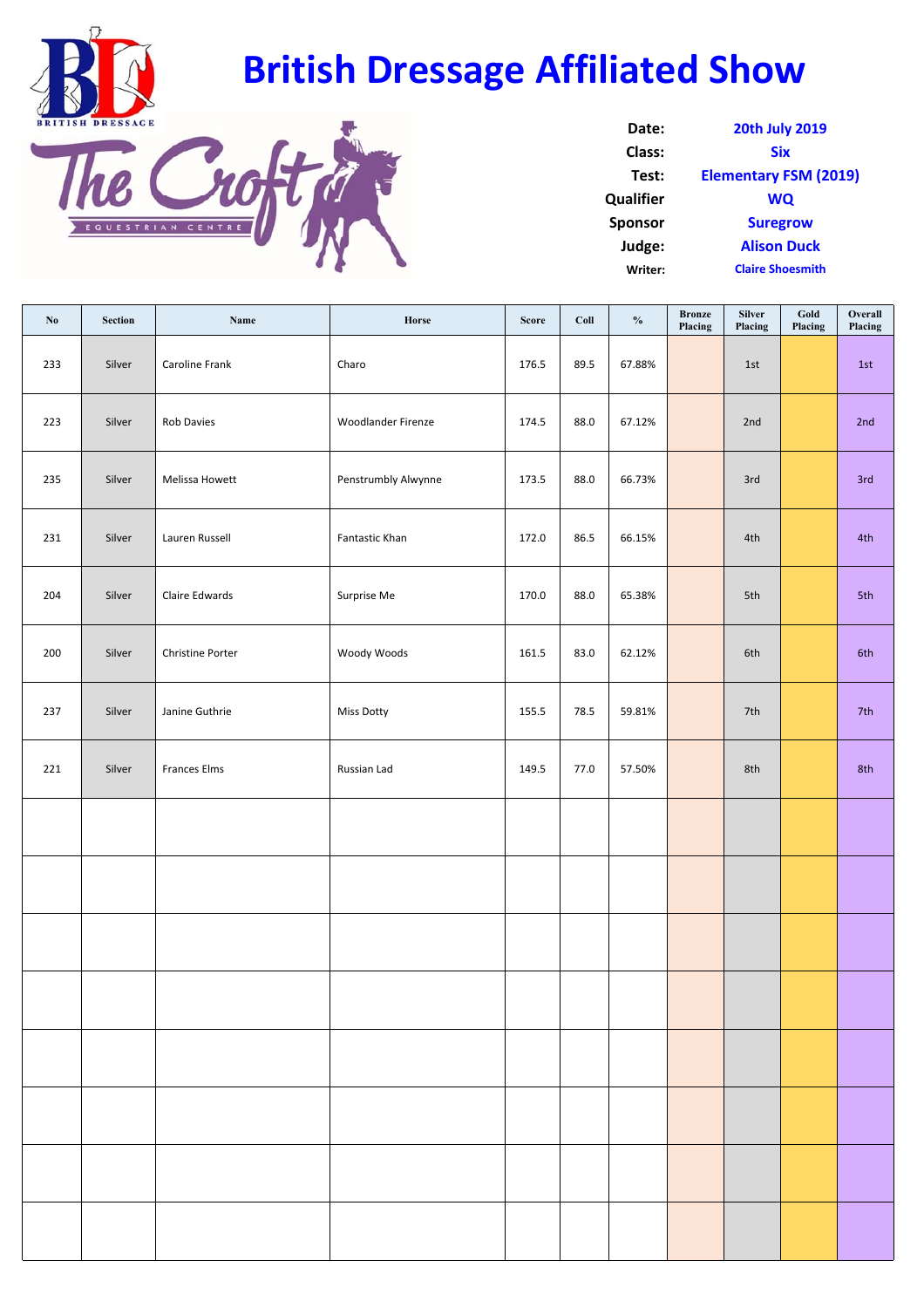|     | <b>British Dressage Affiliated Show</b><br><b>BRITISH DRESSAGE</b> |              |                        |              |         |                  |                          |                              |                    |                    |  |
|-----|--------------------------------------------------------------------|--------------|------------------------|--------------|---------|------------------|--------------------------|------------------------------|--------------------|--------------------|--|
|     |                                                                    |              |                        |              |         | Date:            |                          | <b>20th July 2019</b>        |                    |                    |  |
|     |                                                                    |              |                        |              |         | Class:           |                          | <b>Twenty</b>                |                    |                    |  |
|     |                                                                    |              |                        |              |         |                  |                          | <b>PE Grade 4 - Novice A</b> |                    |                    |  |
|     | EQUESTRIAN CENTI                                                   |              |                        |              |         | <b>Qualifier</b> |                          |                              | <b>WQ</b>          |                    |  |
|     |                                                                    |              |                        |              |         | <b>Sponsor</b>   |                          | <b>Equissage Pulse</b>       |                    |                    |  |
|     |                                                                    |              |                        |              |         | Judge:           |                          |                              | <b>Alison Duck</b> |                    |  |
|     |                                                                    |              |                        |              | Writer: |                  |                          | <b>Claire Shoesmith</b>      |                    |                    |  |
| No  | <b>Section</b>                                                     | Name         | <b>Horse</b>           | <b>Score</b> | Coll    | $\frac{0}{0}$    | <b>Bronze</b><br>Placing | <b>Silver</b><br>Placing     | Gold<br>Placing    | Overall<br>Placing |  |
| 211 | Silver                                                             | Daniel Olley | <b>WKD Blue Willow</b> | 184.5        | 39.0    | 63.62%           |                          | 1st                          |                    | 1st                |  |
|     |                                                                    |              |                        |              |         |                  |                          |                              |                    |                    |  |



**Date:**

|     | EQUESTRIAN CENTRE |                   |             |              |      | Class:<br>Test:<br>Qualifier<br>Sponsor<br>Judge:<br>Writer: |                          | <b>Claire Shoesmith</b>  | <b>Seven</b><br>PE Grade 1 - Test 3<br><b>WQ</b><br><b>Equissage Pulse</b><br><b>Alison Duck</b> |               |
|-----|-------------------|-------------------|-------------|--------------|------|--------------------------------------------------------------|--------------------------|--------------------------|--------------------------------------------------------------------------------------------------|---------------|
| No  | <b>Section</b>    | Name              | Horse       | <b>Score</b> | Coll | $\frac{0}{0}$                                                | <b>Bronze</b><br>Placing | <b>Silver</b><br>Placing | Gold<br>Placing                                                                                  | Over<br>Placi |
| 215 | <b>Bronze</b>     | Katherine Mannion | Ballingowan | 102.0        | 38.5 | 63.75%                                                       | 1st                      |                          |                                                                                                  | 1st           |
|     |                   |                   |             |              |      |                                                              |                          |                          |                                                                                                  |               |

 $\frac{1}{\sqrt{n}}$ 



#### **British Dressage Affiliated Show**

| <b>20th July 2019</b><br>Date:     |                  |                        |                              |                |    |  |  |
|------------------------------------|------------------|------------------------|------------------------------|----------------|----|--|--|
|                                    | Class:           |                        |                              | <b>Sixteen</b> |    |  |  |
|                                    | Test:            |                        | <b>PE Grade 3 - Novice A</b> |                |    |  |  |
|                                    | <b>Qualifier</b> | WQ                     |                              |                |    |  |  |
|                                    | <b>Sponsor</b>   | <b>Equissage Pulse</b> |                              |                |    |  |  |
|                                    | Judge:           | <b>Alison Duck</b>     |                              |                |    |  |  |
| <b>Claire Shoesmith</b><br>Writer: |                  |                        |                              |                |    |  |  |
|                                    | $\mathbf{a}$     | <b>Bronze</b>          | <b>Silver</b>                | Gold           | Ov |  |  |

**Overall Placing**

**20th July 2019**

| N <sub>0</sub> | Section | Name           | Horse  | <b>Score</b> | Coll | $\frac{6}{6}$ | <b>Bronze</b><br>Placing | <b>Silver</b><br>Placing | Gold<br>Placing | Overall<br>Placing |
|----------------|---------|----------------|--------|--------------|------|---------------|--------------------------|--------------------------|-----------------|--------------------|
| 228            | Silver  | Vanessa Palmer | Encore | 169.0        | 41.5 | 67.60%        |                          | 1st                      |                 | 1st                |
|                |         |                |        |              |      |               |                          |                          |                 |                    |